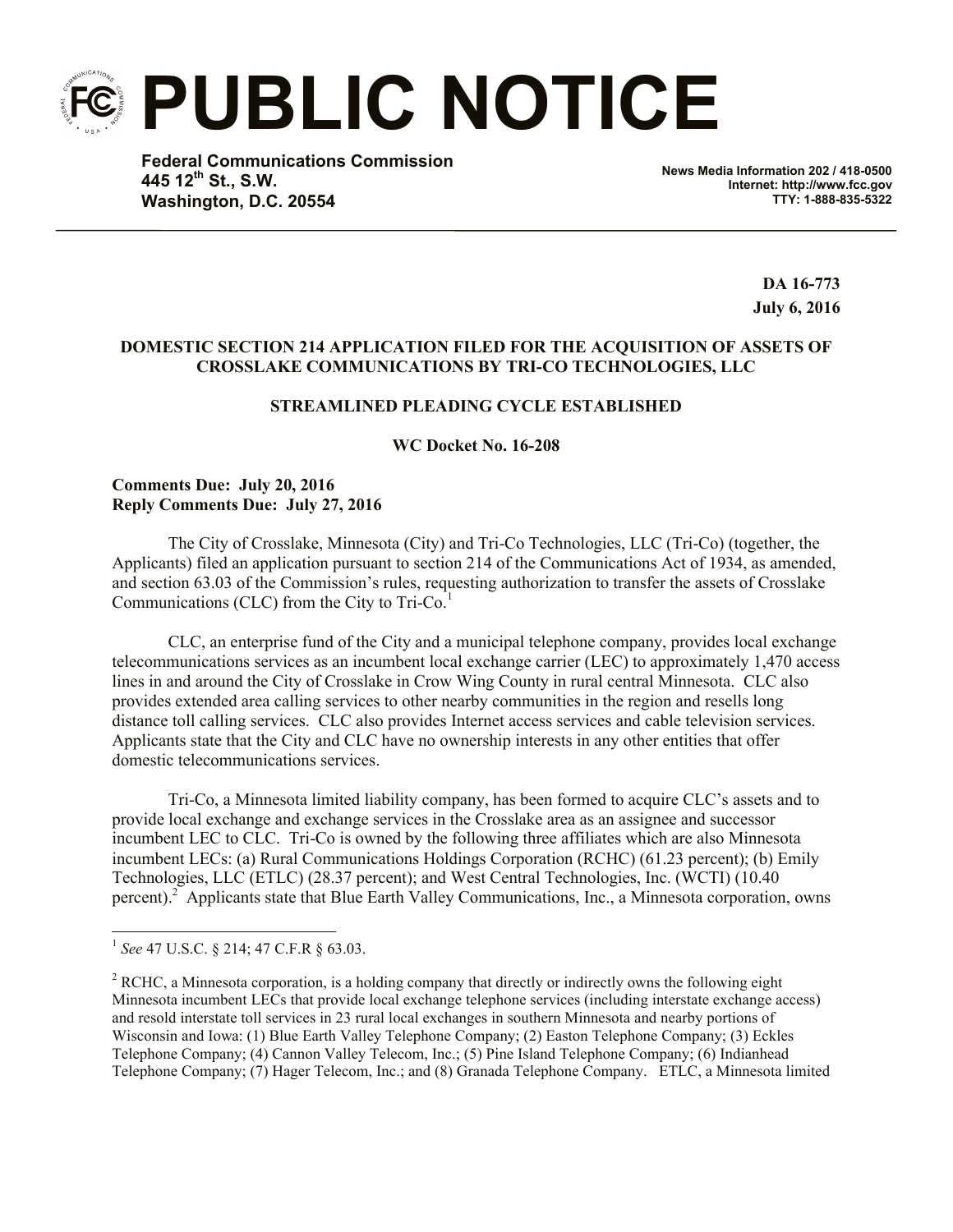100 percent of RCHC. Blue Earth Valley Communications, Inc. is owned by the following U.S. citizen and U.S. based entities: William V. Eckles (13.32 percent), Eckles Dynasty Trust #1 (24.83 percent), Eckles Dynasty Trust #2 (24.78 percent), and Buccaneer Investments, LLC (24.07 percent).<sup>3</sup> ETLC is 100 percent owned by Emily Cooperative Telephone Company, which Applicants state has no 10 percent or greater owners. WCTI is 100 percent owned by West Central Telephone Association, which Applicants state has no 10 percent or greater owners. Applicants further state that Tri-Co has no operations of its own at this time and will operate the Crosslake exchange via agreements with its three member companies.

The proposed transaction involves the sale by the City to Tri-Co of all or substantially all of the assets, properties, contracts, and business operations used by the City and CLC to provide the CLC voice and data telecommunications services and cable television service, including CLC's blanket domestic section 214 authorization.

Applicants state that Crosslake incumbent LEC exchange is adjacent to the Fifty Lakes incumbent LEC exchange of Emily, but they do not overlap or compete for the same customers. Applicants further state that the current incumbent LEC operations of CLC, RCHC, ETLC, WCTI, and their affiliates have, in combination, fewer than two percent of the nation's subscriber lines installed in the aggregate nationwide. We accept this application for streamlined processing pursuant to our authority to afford streamlining to particular applications on a case-by-case basis.<sup>4</sup>

Domestic Section 214 Application Filed for the Acquisition of Assets of Crosslake Communications by Tri-Co Technologies, LLC, WC Docket No. 16-208 (filed June. 29, 2016).

#### **GENERAL INFORMATION**

l

The transfer of assets identified herein has been found, upon initial review, to be acceptable for filing as a streamlined application. The Commission reserves the right to return any transfer application if, upon further examination, it is determined to be defective and not in conformance with the Commission's rules and policies. Pursuant to section 63.03(a) of the Commission's rules, 47 CFR § 63.03(a), interested parties may file comments **on or before July 20, 2016**, and reply comments **on or before July 27, 2016**. Pursuant to section 63.52 of the Commission's rules, 47 C.F.R. § 63.52,

liability company, is a holding company which does not directly provide domestic telecommunications services and is a wholly owned subsidiary of Emily Cooperative Telephone Company (Emily), a Minnesota telephone cooperative and incumbent LEC which serves four exchanges (Emily, Fifty Lakes, Little Pine, and Fairfield) in Crow Wing County in central Minnesota. WCTI, a Minnesota corporation, is a holding company which does not directly provide telecommunications services and is a wholly owned subsidiary of West Central Telephone Association (West Central), a Minnesota telephone cooperative and incumbent LEC which serves six exchanges (Aldrich, Menahga, Nimrod, Sebeka, Verndale, and Wolf Lake) in Wadena and Becker Counties in west central Minnesota. West Central serves approximately 3,400 access lines. It also offers resold long distance toll services, Internet access services and cable television service within its local exchange service area.

<sup>3</sup> Applicants state that the members of Buccaneer Investments, LLC are Blue Earth Valley Communications, Inc. (26.91 percent), Eckles Dynasty Trust #1 (34.34 percent), and Eckles Dynasty Trust #2 (38.75 percent).

<sup>4</sup> *See Implementation of Further Streamlining Measures for Domestic Section 214 Authorizations*, Report and Order, 17 FCC Rcd 5517, 5531-32, 5535, paras. 28, 34 (2002); 47 C.F.R § 63.03(a).